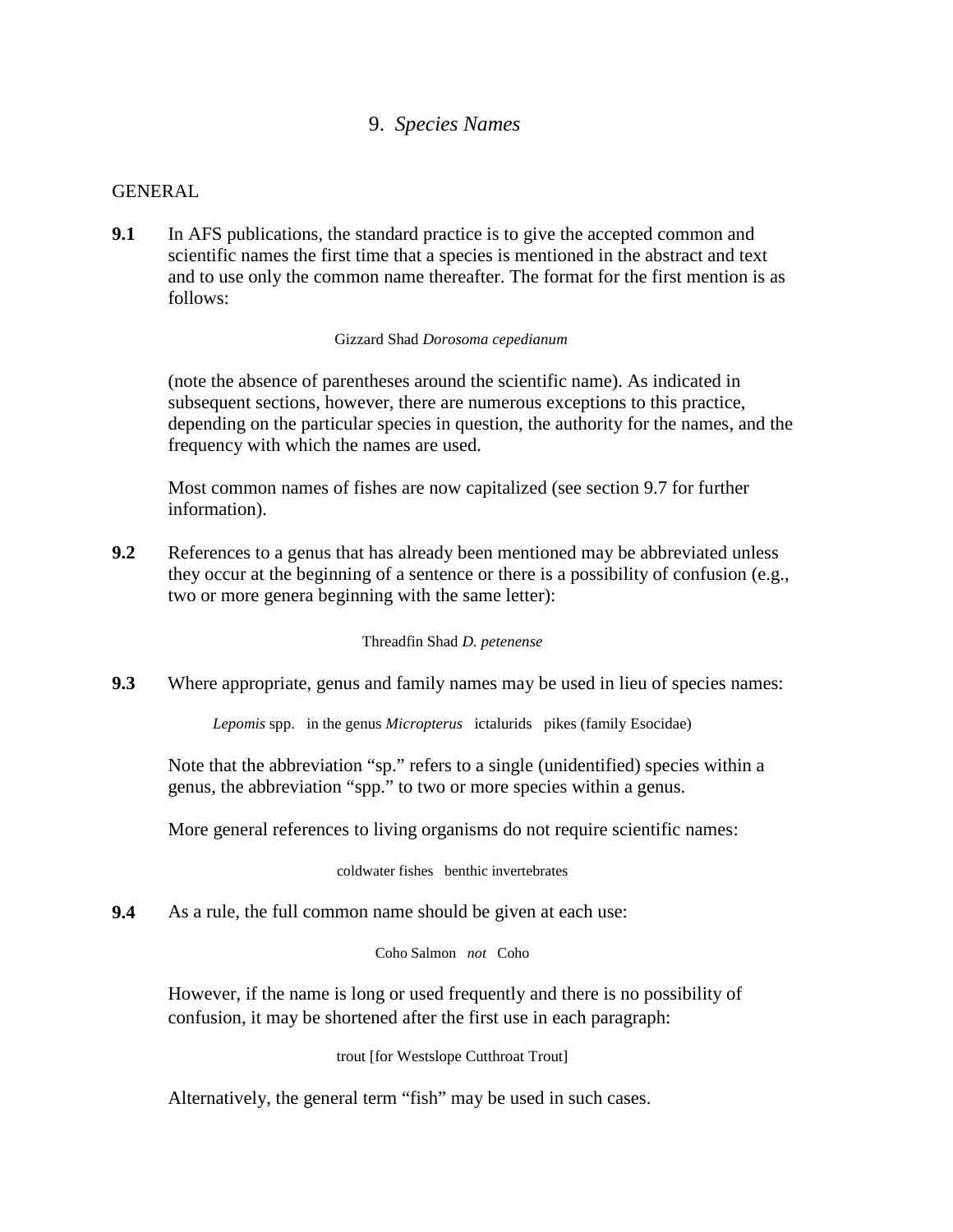- **9.5** If the first mention of a species (apart from any in the abstract) occurs in a table or figure, the scientific name should be given there and not repeated in the body of the text, and vice versa. However, for the sake of completeness, a scientific name that has previously been given in the text may be repeated in a table when the scientific names of other species are first given in that table.
- **9.6** Scientific names should not be used adjectively unless the alternative is cumbersome:

populations of Chinook Salmon *Oncorhynchus tshawytscha not* Chinook Salmon *Oncorhynchus tshawytscha* populations *but* Chinook Salmon *Oncorhynchus tshawytscha* fry

**9.7** Following the usage in the 7th edition of *Common and Scientific Names of Fishes from the United States, Canada, and Mexico* (AFS Special Publication 34; 2013), new rules apply to the capitalization of species names.

## Capitalize

- the common names of all fish species, including those not in *Common and Scientific Names* and other AFS taxonomic publications
- the common names of subspecies (e.g., Lahontan Cutthroat Trout)

# Do not capitalize

- the names of life history variants (e.g., steelhead) and hybrids (e.g., saugeye)
- the common names of nonfish species, even if they appear in an AFS taxonomic publication
- common names that refer to groups of related species (e.g., Pacific salmons, darters)
- the common portions of names shared by two or more species when they are mentioned as a group (e.g., Gizzard and Threadfin shads [see section 2.12])

Common names that appear in references should be capitalized if they meet the current criteria for capitalization—even if they were not capitalized in the original publication.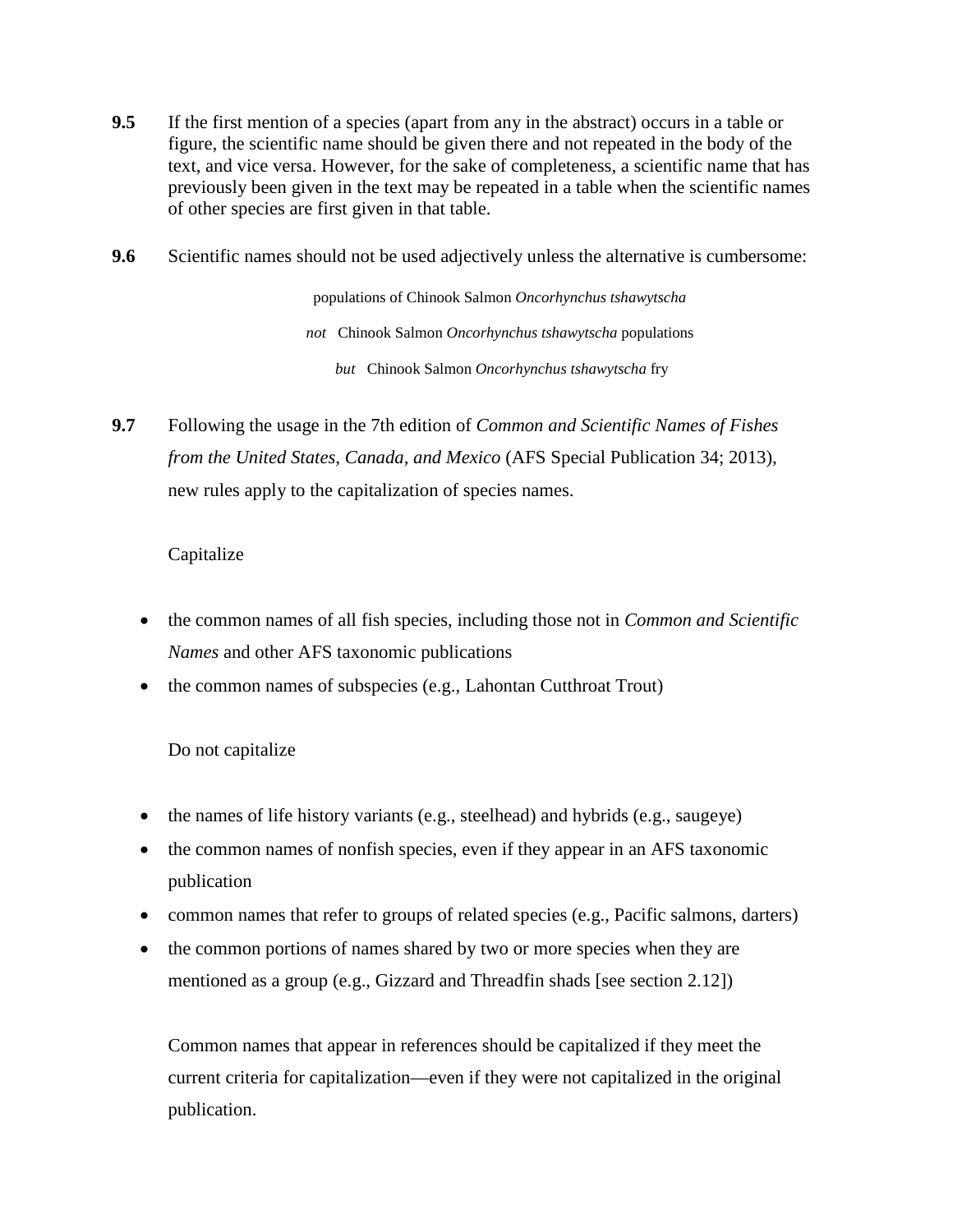# NAMES OF FISH AND OTHER AQUATIC ANIMALS

Species in AFS's *Names of Fishes*

- **9.8** AFS is the recognized authority on the names of fishes and a few other aquatic species that are indigenous to North America. The currently accepted names of these species are given in the 7th edition of *Common and Scientific Names of Fishes from the United States*, *Canada*, *and Mexico*. For species covered by that publication (including exotic species),
	- Use the accepted common and scientific names in the abstract and text as indicated in section 9.1; use only the common name in the title
	- Use alternative names only if the names committee has endorsed them in the main listings or the notes

Species in Other AFS Taxonomic Publications

- **9.9** AFS also publishes lists of the names of species for which it is not the primary authority, the most important of which is *World Fishes Important to North Americans* (Special Publication 21). For species covered by those publications,
	- Scientific names should be given in the title as well as in the abstract and text
	- Common names may be included in the title but are not required
	- Alternative common and scientific names are permitted

There are two qualifications with respect to the use of alternative names. First, there should be a bridge to the preferred name in *World Fishes*:

Gilthead Seabream (also known as Gilthead Bream) *Sparus auratus*

Second, if an alternative common name is the same as that of another species covered by an AFS publication, the common name should be omitted from the title and abstract and an explanation given in the text:

Whitefish *Coregonus lavaretus* (known as Powan in North America)

Species Covered by Other Sources

**9.10** In the case of names of species not covered by AFS publications,

- Scientific names should be included in the title as well as in the abstract and text
- Common names may be used but are not required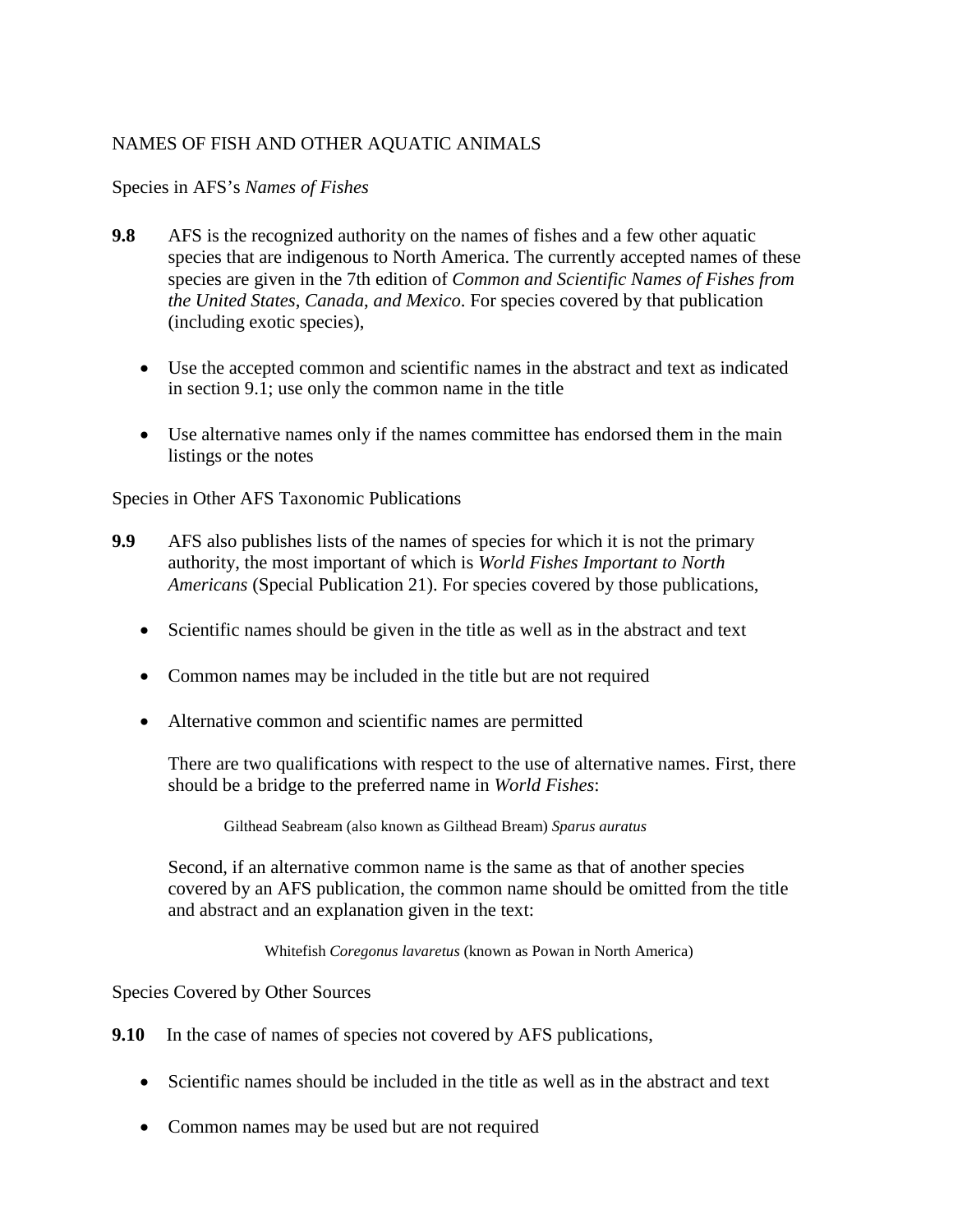Copy editors should use whatever resources are available (e.g., *Marine Mammals of the World* and Internet searches) to verify the name(s) that the author uses and query the author about any discrepancies.

Special Cases

**SUBSPECIES** 

**9.11** At first mention, the names of subspecies are presented as follows:

Coastal Cutthroat Trout *Oncorhynchus clarkii clarkii*

(see the AFS publication *Native Trout of Western North America* [Monograph 6; 1992] for guidance on the names of subspecies of trout). As *Names of Fishes* and *World Fishes* do not give common or scientific names for subspecies, authors will be given a fair amount of latitude in this regard.

DIFFERENT LIFE HISTORIES

**9.12** Some fish species have more than one common name because of differences in life history. The most familiar variants are steelhead (the anadromous form of Rainbow Trout) and kokanee (the lacustrine form of Sockeye Salmon).

When only one form is mentioned in the paper, it should be presented in the usual way:

steelhead *Oncorhynchus mykiss* kokanee *Oncorhynchus nerka*

When both forms are mentioned, how they are presented depends on which is mentioned first:

Rainbow Trout *Oncorhynchus mykiss then* steelhead (anadromous Rainbow Trout)

steelhead *Oncorhynchus mykiss* (anadromous Rainbow Trout) *then* Rainbow Trout

Sockeye Salmon *Oncorhynchus nerka then* kokanee (lacustrine Sockeye Salmon)

kokanee *Oncorhynchus nerka* (lacustrine Sockeye Salmon) *then* Sockeye Salmon

STRAINS, STOCKS, AND RUNS

**9.13** Strains are variants that are maintained by culture:

Seneca Lake Trout

As a rule, copy editors should follow the author with respect to such names. When the strain name does not indicate the species in question, however, clarifying information should be given in the title, abstract, and text. For instance, the title of an article about koi (a variant of Common Carp) should refer to "koi carp," and the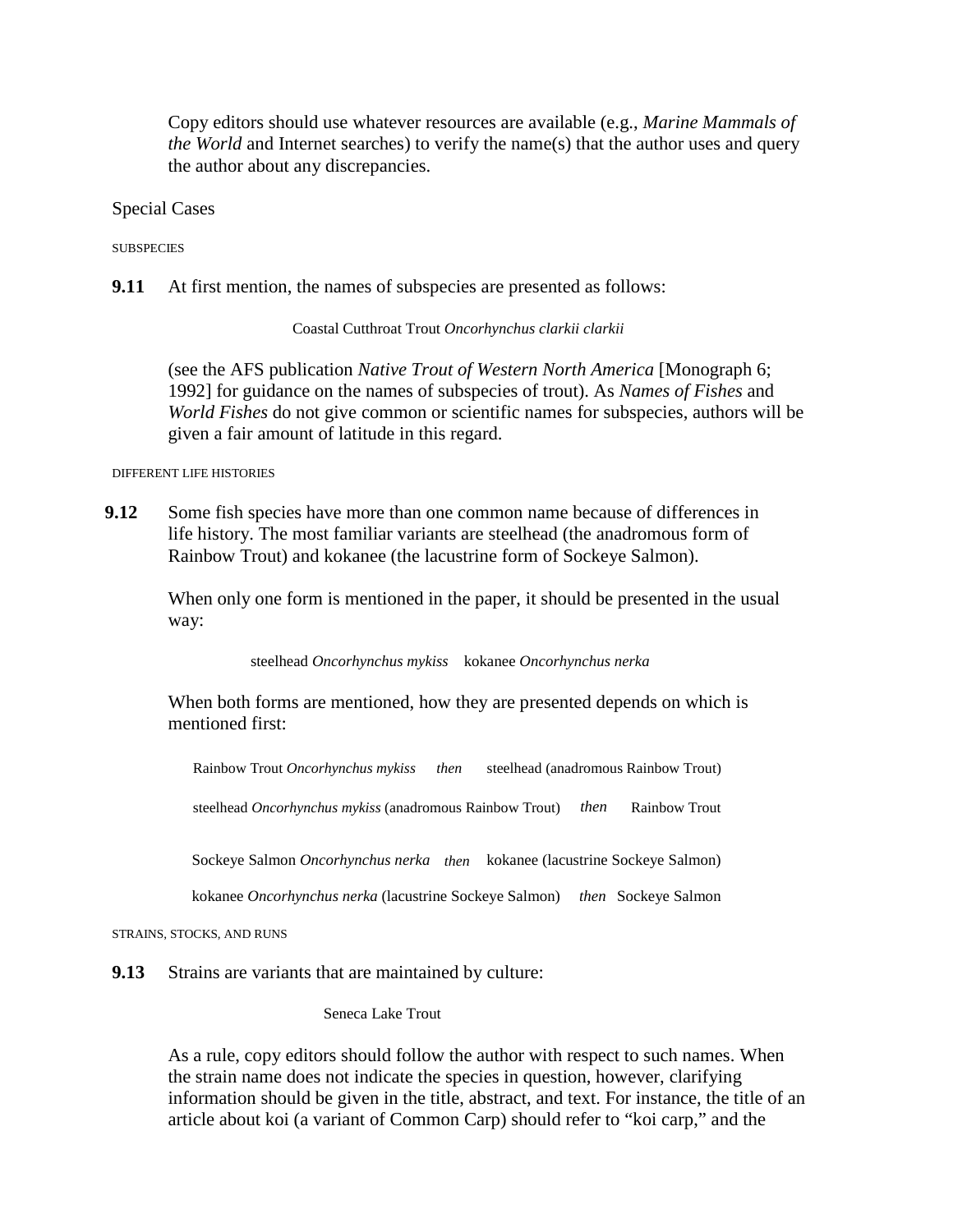abstract and text should introduce the species by means of a phrase such as "koi, a variant of Common Carp *Cyprinus carpio*" (after which "koi" alone may be used).

Stocks are populations that are managed as a unit. They usually have geographic names:

Chesapeake Bay Striped Bass

If there is any possibility that the stock portion of the name will be considered part of the common name per se, the distinction should be made clear:

Gulf of Mexico population of Atlantic Sturgeon

Runs consist of members of a species that are migrating to spawn in a particular season:

fall-run [*or* fall] Chum Salmon

Copy editors should follow the author with respect to stock and run names unless the names used are unclear.

**HYBRIDS** 

**9.14** In the abstract and text, the names of hybrids are presented as follows:

tiger muskellunge (Northern Pike *Esox lucius* × Muskellunge *E. masquinongy*)

the names of the component species being given in alphabetical order by scientific name. When the sex of the parents matters, that should be given as well:

sunshine bass (female White Bass *Morone chrysops* × male Striped Bass *M. saxatilis*)

In titles, the common names of hybrids that appear in *Names of Fishes* may be given without indicating the parent species. In other cases involving species named in *Names of Fishes*, the parent species should be given.

#### TAXONOMIC AND SYSTEMATICS PAPERS

**9.15** Scientific names may be used throughout such papers, including in the title. Common names should be given in parentheses at the first mention of the species or genus. Scientific names may be used in some places and common names in others if this makes sense in the context of the paper (for an example, see R. F. Stearley and G. R. Smith. 1993. Phylogeny of the Pacific trouts and salmons [*Oncorhynchus*] and genera of the family Salmonidae. Transactions of the American Fisheries Society  $122:1-33$ ).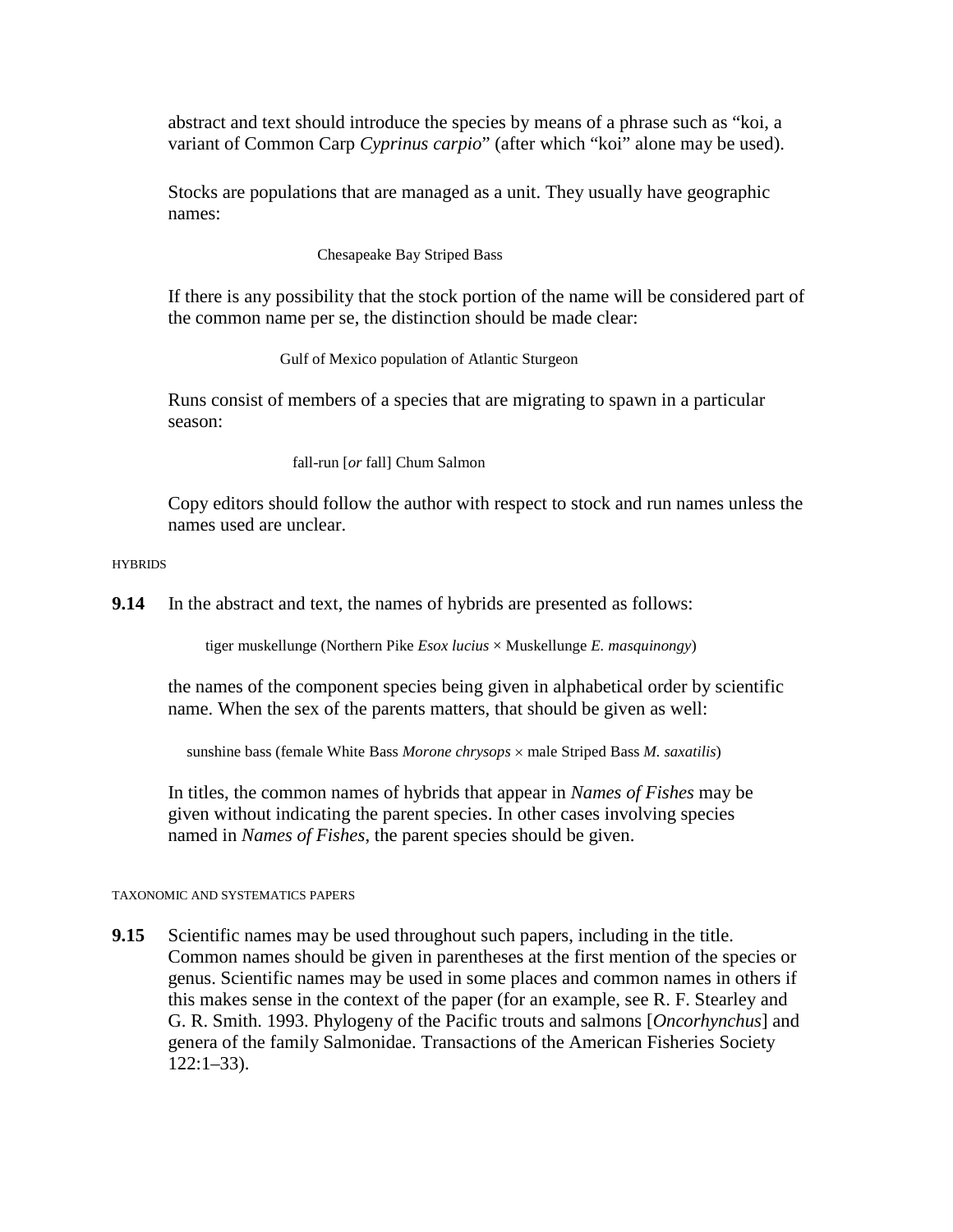NEW SPECIES

**9.16** In the case of a newly described species, the scientific name must appear in the title and may be used in lieu of the common name throughout. Authors will be requested to provide documentation of the name, and the matter will be referred to the chair of the Committee on Names of Fishes for confirmation.

NOTE ON TILAPIA SPECIES

**9.17** Although many tilapia species formerly had two scientific names (e.g., *Oreochromis niloticus* or *Tilapia nilotica* for Nile Tilapia, depending on whether the Trewavas or Thys system was used), all tilapia species now have only one:

Nile Tilapia *Oreochromis niloticus* Redbelly Tilapia *Tilapia zillii*

### NAMES OF OTHER SPECIES

**9.18** Whenever possible, provide the full common and scientific names of other species mentioned in AFS publications:

Douglas-fir *Pseudotsuga menziesii* double-crested cormorant *Phalacrocorax auritus*

**9.19** When there is no common name (as is the case with bacteria and some insects), use the scientific name throughout, abbreviating the genus name after the first use:

#### *Myxobolus cerebralis*

When there is no scientific name (as is the case with viruses and cell lines), use the common name or its acronym throughout:

infectious hematopoietic necrosis virus (IHNV)

Chinook Salmon embryo (CHSE-214) cells

Note that the scientific name for Chinook Salmon is not included in the name of the cell line derived from that species.

Daphnia and Brine Shrimp

**9.20** Two common food items of fish—daphnia and brine shrimp—are often not identified beyond the genus level. At first mention, they should be indicated as follows:

daphnia *Daphnia* spp. brine shrimp *Artemia* spp.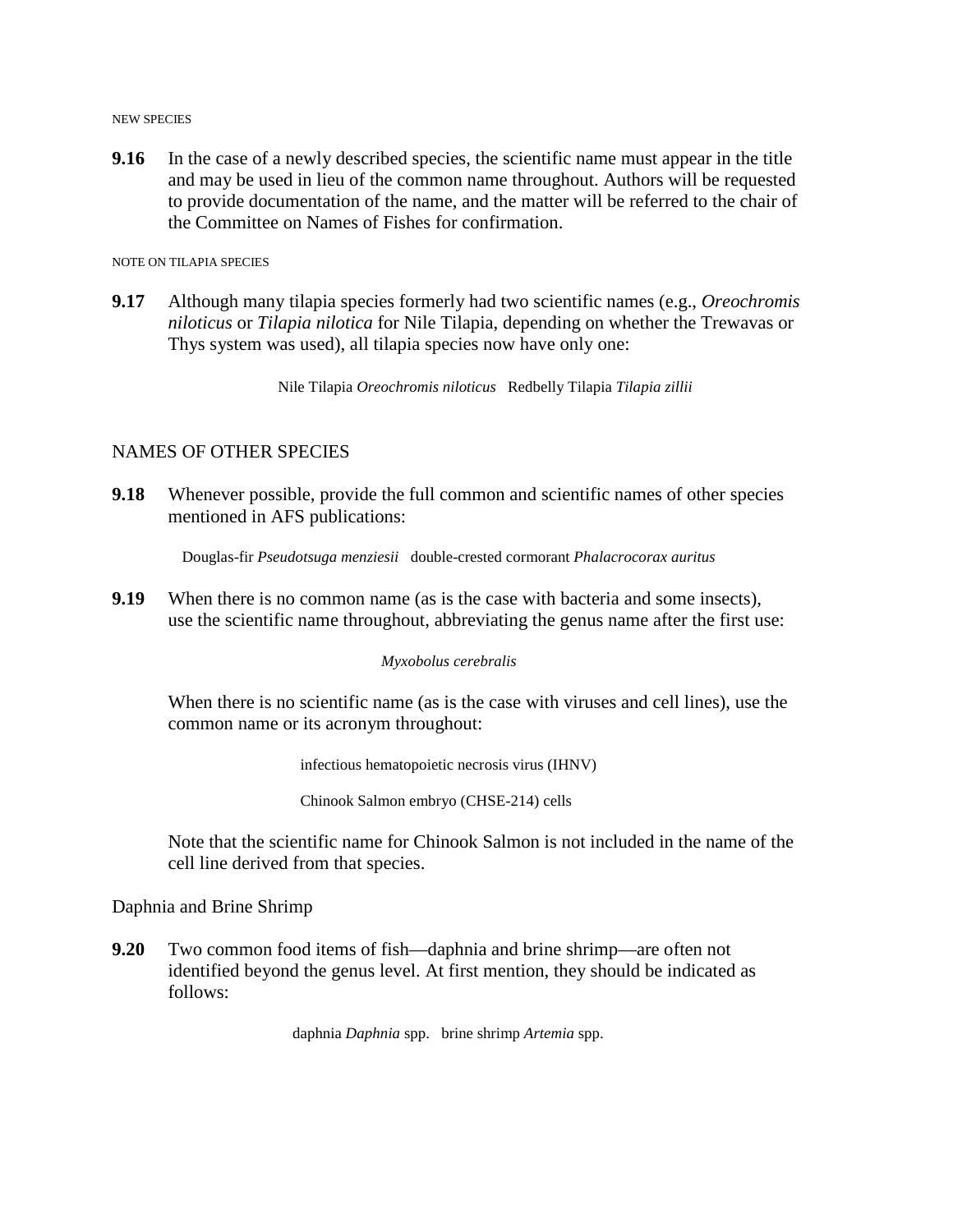Either the common or scientific name may be used in subsequent mentions as long as the usage is consistent:

daphnia *or Daphnia*

brine shrimp *or Artemia*

If a particular species with no common name is referred to, its scientific name may be used throughout:

*A. salina*

## PLURALS

Fish

**9.21** A comprehensive list of the plurals of fish names used in AFS publications is given in Appendix C. The principles governing the formation of these plurals are as follows:

As in other matters pertaining to spelling, the general authority in this area is *Webster's Third New International Dictionary* (as updated by the current edition of *Merriam-Webster's Collegiate Dictionary*)*.*

The vast majority of fish names form their plurals by adding *s* or *es*, with stem changes where required:

Bluegills (*not* Bluegill) Guppies Ciscoes

This is especially true for compound names:

Walleyes Alewives *but* Yellowtail steelhead

In a few cases, the plural is the same as the singular (note that this is not a complete list):

trout bass salmon grouper

In the following seven cases, more than one plural is acceptable:

Dolly Varden(s) drum(s) kokanee(s) Ruffe(s) sculpin(s) sturgeon(s) tilapia(s)

The usage should be consistent, however.

**9.22** When a plural refers to more than one species (as distinct from more than one individual of the same species), it should be formed by adding *s* or *es*:

Rainbow and Brook trouts [i.e., Rainbow Trout and Brook Trout]